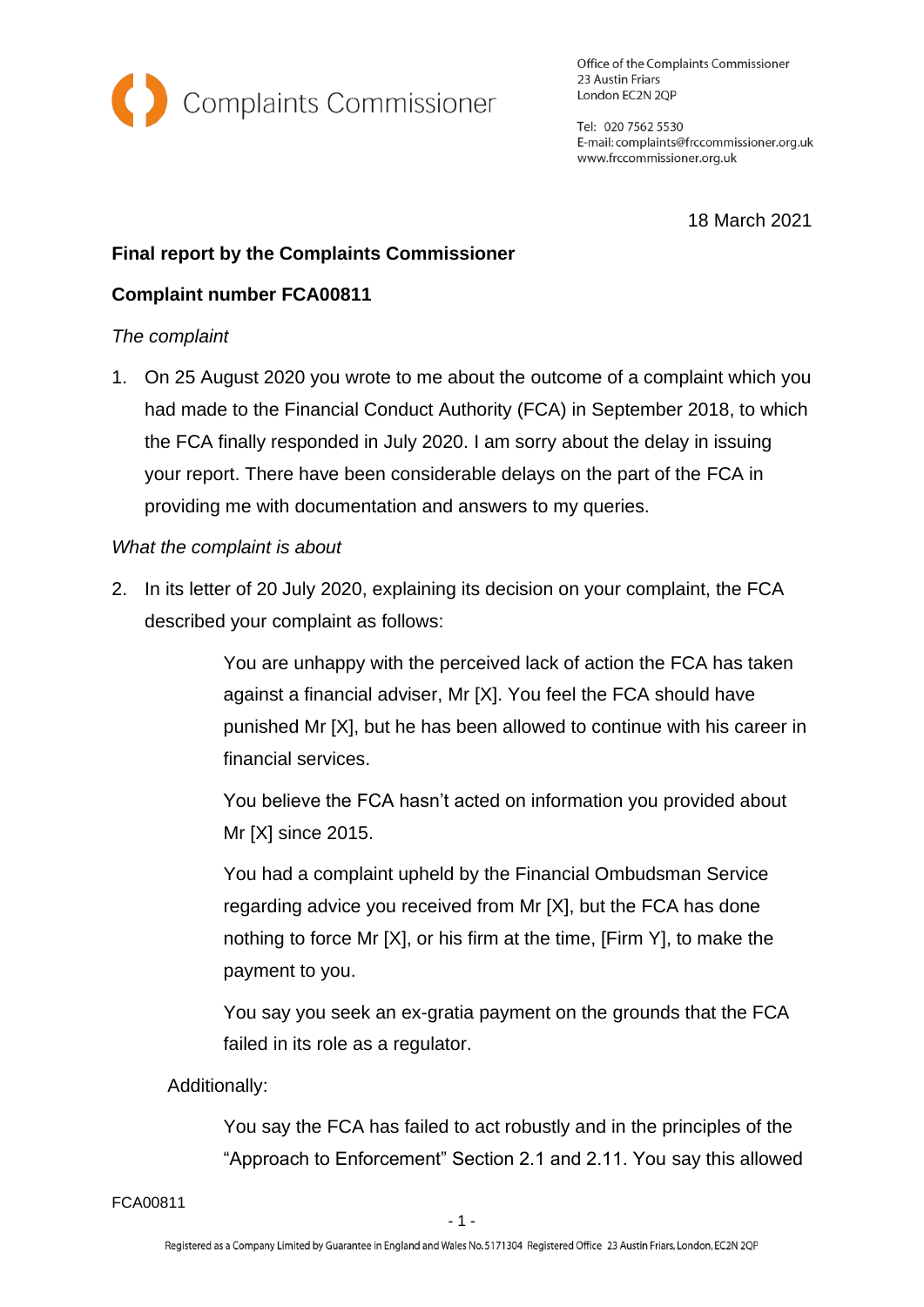[Firm Y] the time and confidence to abuse these FCA principles, sort out the winding up of the business and put the company into voluntary liquidation, negating any chance of recompense against them.

You say the FCA was informed in full of the past business history of [Mr X] and had both written and verbal dialogue from you, the Financial Ombudsman Service, your solicitor and your MP … yet it allowed Mr [X] to continue working as an approved person.

You say the FCA was aware of [Mr X's] refusal to cooperate but did not force him to fulfil his obligation to pay the Financial Ombudsman Service award of £77,521.03.

#### *What the regulator decided*

- 3. The FCA did not uphold your complaint. The principal points the FCA made were as follows:
	- a. The Financial Ombudsman Service (FOS) was the organisation responsible for making and enforcing awards of compensation;
	- b. Where (as was the case with Firm Y) a firm went into liquidation with awards outstanding, the Financial Services Compensation Scheme (FSCS) was the organisation responsible for considering claims for compensation;
	- c. Following approaches from you and your MP in 2016 and 2017, the FCA was in contact with both the FOS and FSCS, and with Firm Y, about the settlement of your award;
	- d. The FCA was 'satisfied that the information [you] supplied was appropriately considered'.

## *Why you are unhappy with the regulator's decision*

- 4. In your letter to me, you make the following assertions:
	- a. The FCA has failed in its statutory duty of care to you by failing to use its enforcement powers;
	- b. Both you and the FOS alerted the FCA to Firm Y's failure to pay awards in 2015, and your solicitor and MP chased this up in 2016;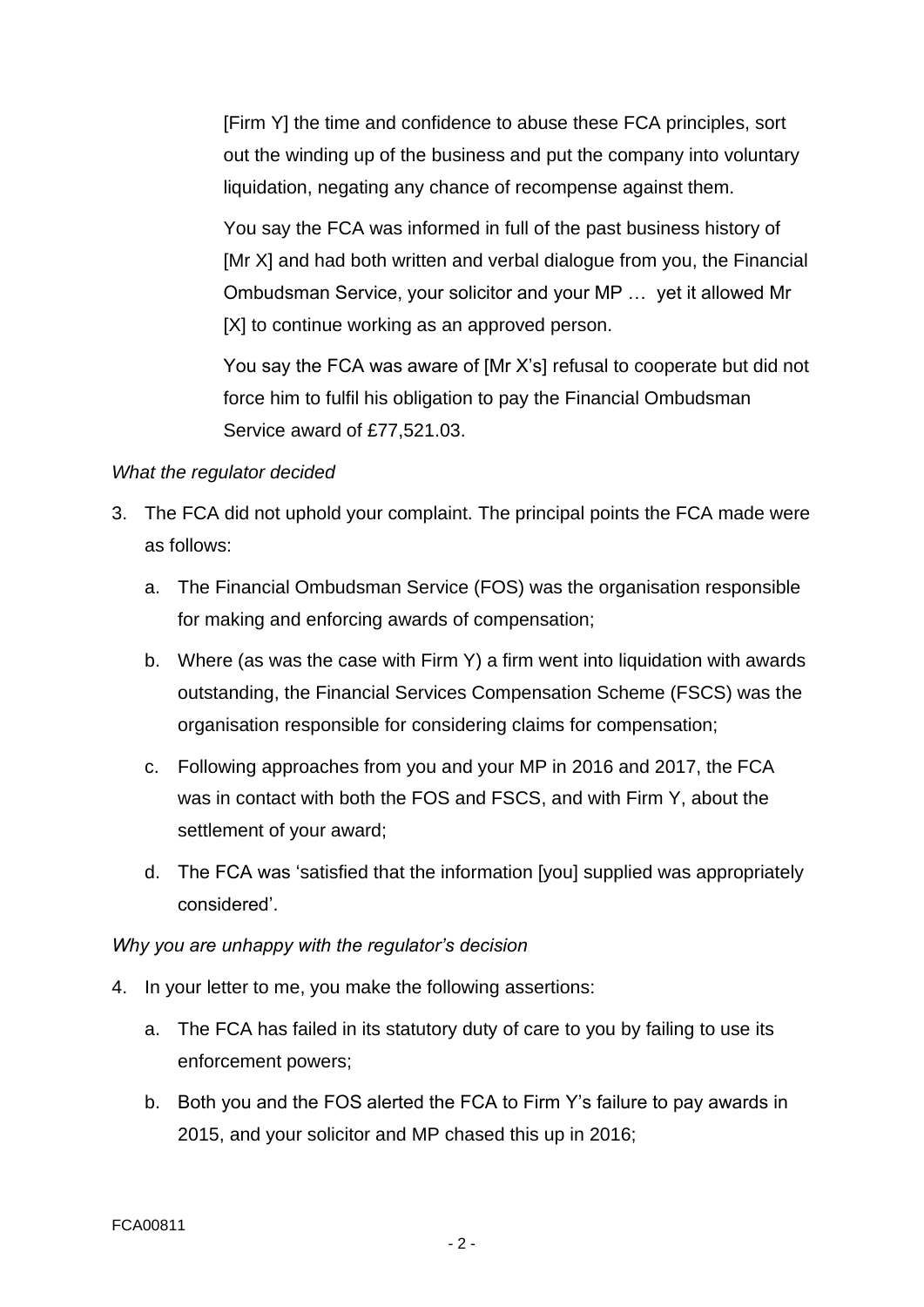- c. Firm Y had been fined by the Financial Services Authority (FSA) in 2008 for mis-selling, and had High Court actions against them in 2014 for mis-selling;
- d. You say that Mr X had 10 notices for compulsory strike-off, six notices for voluntary strike-off, and one application for strike-off against his six companies; and that three of those companies had been dissolved, and two were in voluntary liquidation;
- e. Mr X was putting his client's investments in unregulated funds, for which he did not have professional indemnity insurance (PII);
- f. You say that in 2015 Mr X lied to the FOS about his PII;
- g. Mr X was stalling in paying compensation, and taking money out of his businesses;
- h. You feel you have been let down by the regulatory system.

# *Preliminary point*

5. Your complaint is centred upon the activities of Mr X. It is not my role to make any findings about Mr X's conduct. My focus is upon what the FCA did or did not do.

# *My analysis*

- 6. I was very sorry to learn of the substantial financial loss you have suffered, and all the efforts you have made to try to gain restitution.
- 7. I have investigated the substance of your complaint summarised under three headings, and I have not made a finding on the individual points you raise apart from what I have written below:
	- a. Your request for compensation (Element One);
	- b. The FCA's regulation of Mr X and Firm Y (Element Two);
	- c. The FCA's handling of your complaint (Element Three).
- 8. Before looking at those three aspects, I start by setting out a chronology of your account of the main events, as you have explained them to me in your complaint letter.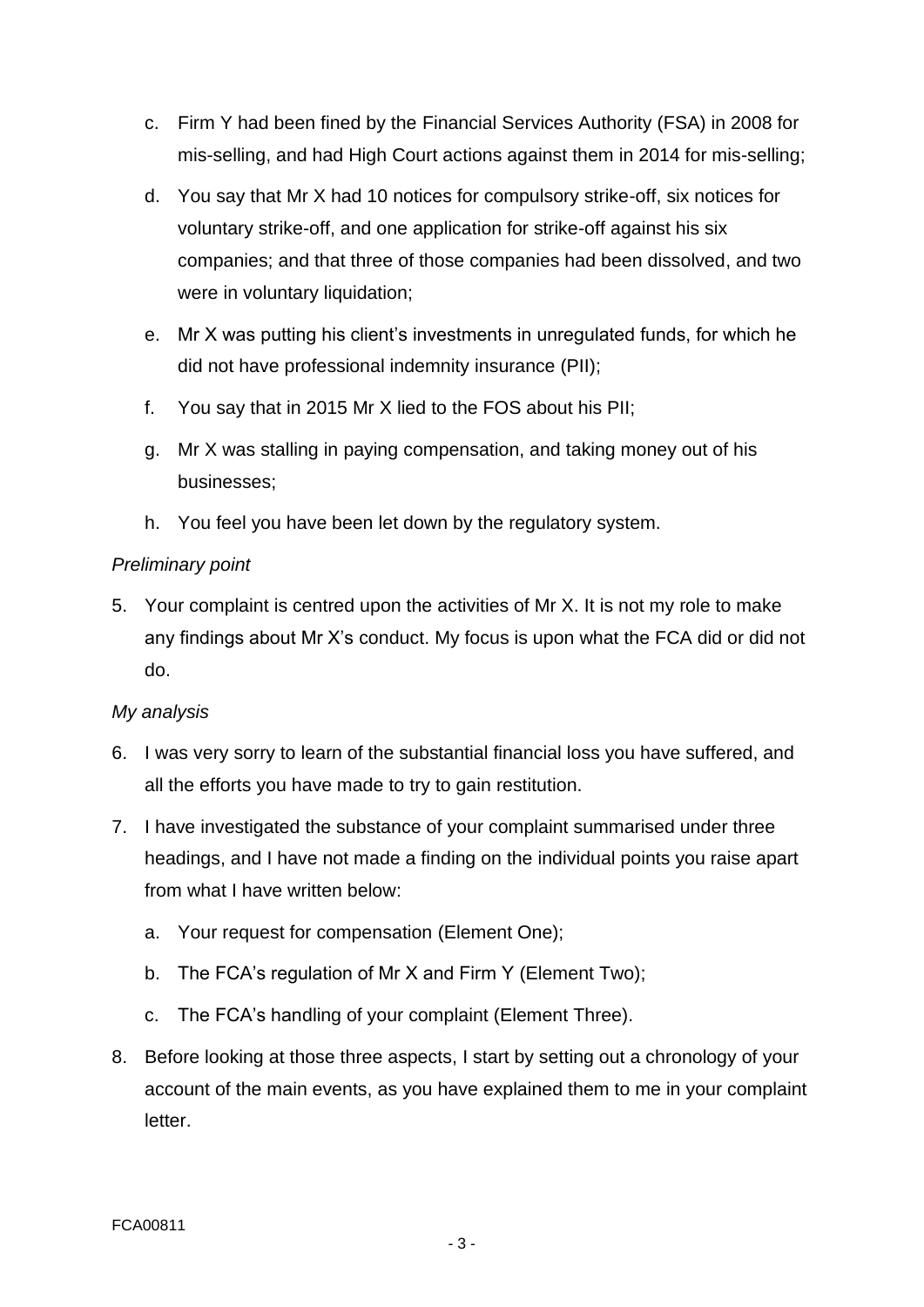- a. 2006 you entrust your life savings (including an inheritance) and a pension to Mr X of Firm Y;
- b. 2008 Firm Y fined by the Financial Services Authority for mis-selling;
- c. 2013 you complain to the FOS about mis-selling and are awarded £77,521.03 which Firm Y is obliged to pay;
- d. 2014 Firm Y are the subject of High Court orders for £2.4m for mis-selling – a fact of which you say the FCA was aware at the time;
- e. 2015 you inform the FOS that Firm Y has not paid your award. Firm Y tells FOS that the matter is with its insurers (you say this was a lie). You inform the FCA of the non-payment. FOS agrees to report Firm Y to the FCA;
- f. 2016 your solicitor and your MP chase the FCA for action. Firm Y pays £12,500 as a first instalment of the award. You inform the FCA that Firm Y has no PII.
- g. 2017 Firm Y placed into voluntary liquidation. You make a claim for compensation from the FSCS;
- h. 2018 discussions between your MP and the FCA. You lodge a formal complaint with the FCA;
- i. 2020 the FCA gives you its decision on your complaint.

Element One: Your request for compensation

- 9. As you may be aware, Parliament has granted the FCA immunity from being sued for damages, save in very limited circumstances. The principal sources of compensation for clients of financial services companies are, as you know, the FOS and the FSCS. Although this Complaints Scheme does include provision for the payment of *ex gratia* compensation, this is not designed as a back-up for the FOS and FSCS arrangements, nor has this Scheme paid out the kinds of compensation which a court might award in damages. Furthermore, payments under this Scheme are in respect of actions or omissions of the regulators, not the actions or omissions of financial services firms.
- 10. The question of the limits for payments under this Scheme is currently a matter of debate, following the FCA and Bank of England's launching of a consultation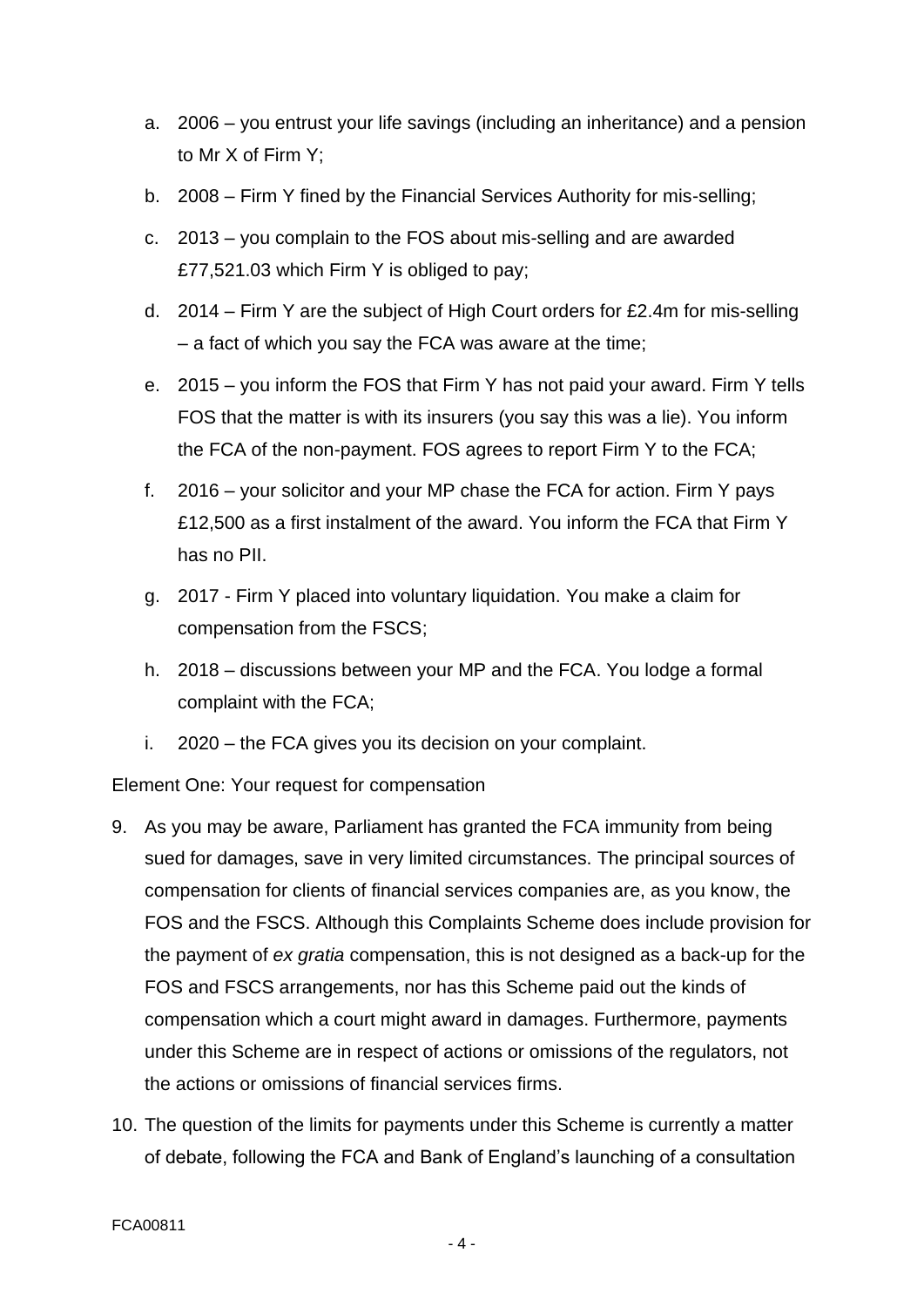on changes to the Complaints Scheme, which can be found on the FCA's website – [www.fca.org.uk.](http://www.fca.org.uk/) However, that debate does not affect this complaint.

- 11. Looking at the chronology above, it appears that the principal cause of your loss was the behaviour of Mr X and Firm Y in the period leading up to 2013. It is clear that the then regulator, which was the FSA took action in 2008.
- 12. While you say that the FCA did nothing to enforce the payment of the FOS award, that was the responsibility of the FOS, and then the FSCS. You have told me that the FSCS reviewed your claim but did not offer compensation on the basis that your pension has done better than expected since the initial FOS award, as a result of which you have not incurred any loss. I appreciate you dispute this, but the neither the FCA nor I can intervene in a decision taken by the FSCS.
- 13. The FCA monitors firms when it learns they have not complied with a FOS award. One of the options in its regulatory toolkit is to recommend to the FCA Regulatory Decisions Committee (RDC) to cancel the firm's permissions. In this case, Firm Y had already voluntarily applied to cancel its permissions in 2012, The firm subsequently failed to obtain PII cover, ceased trading and went into liquidation before it had paid your full award.
- 14. For the reasons above I agree with the FCA's decision not to uphold this element of your complaint. I appreciate you do not agree with this and feel that the FCA should have taken action to ensure the firm honoured the FOS award. I can only reiterate that the regulatory action the FCA takes in these cases is not to enforce FOS awards.

Element Two: The FCA's regulation of Mr X and Firm Y

- 15. I have dealt with the FCA's regulation of Firm Y in the previous section, and the regulation of Mr X up to 2016. However, one element of your complaint is that the FCA allowed Mr X to continue with his career in financial services'.
- 16. The FCA's decision letter says this:

Mr [X] held a controlled function at [Firm Y] from December 2001 to March 2017 and with [Firm Z] from July 2010 to February 2019. While Mr [X] held controlled functions as a director and adviser at both firms,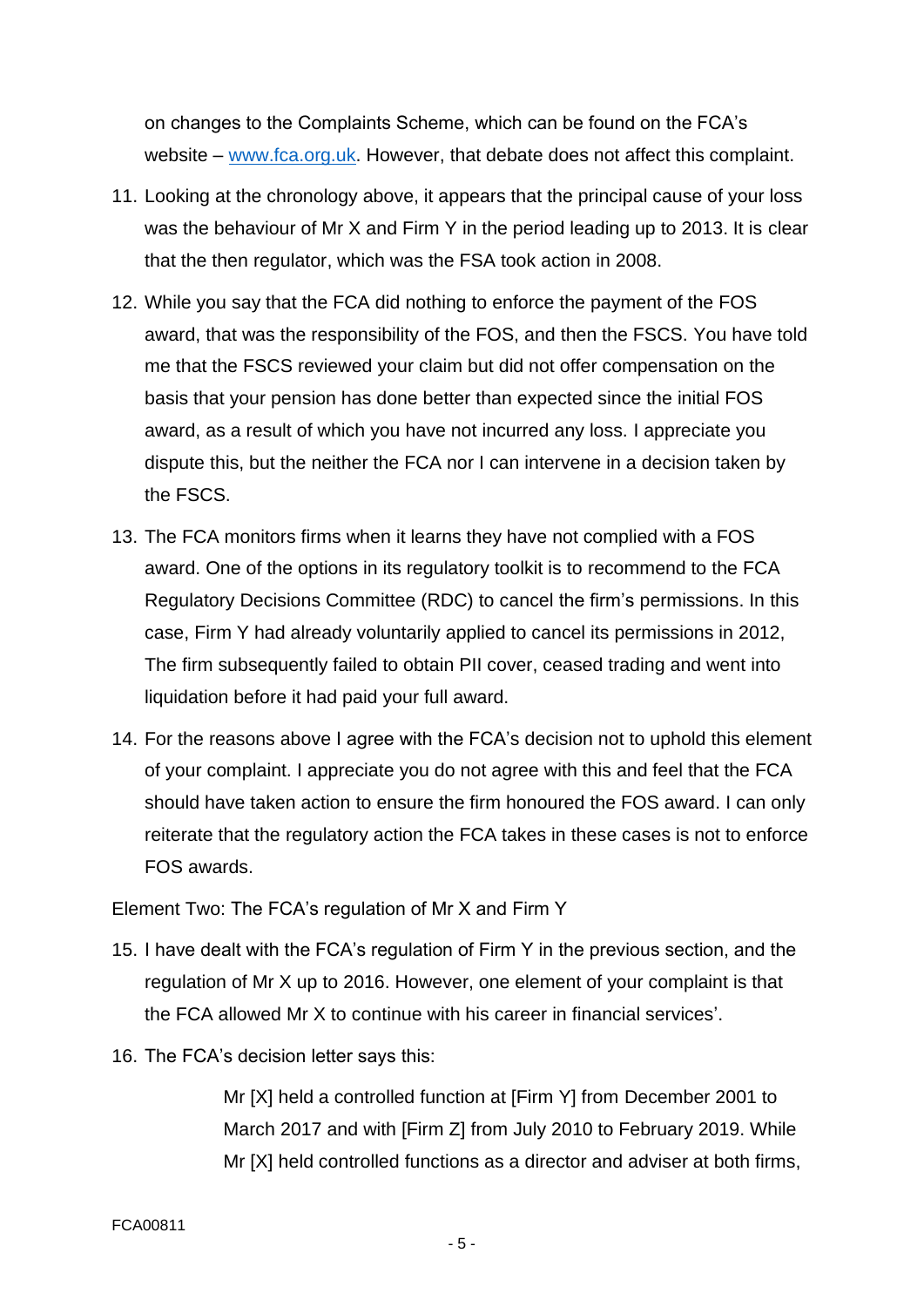these firms were separate legal entities. This, in effect, means that [Firm Z] cannot be held liable for the actions of [Firm Y] – even though the directors are the same.

I've seen the information you have provided to the FCA in relation to this matter. I've also seen the different departments that have had access to the this, and other information regarding Mr [X]. The information has been used by the FCA in its general supervisory work. However, due to the aforementioned confidentiality restrictions, I'm not able to provide more information than this. Having read the documents, I am satisfied that the information supplied was appropriately considered.

- 17. The FCA is correct to say that Firm Z was not responsible for the actions of Firm Y even though Mr X was a Director at both. However, the FCA proceeded to authorise Mr X for controlled functions on two separate occasions after the events described above with connection to firm Y. The FCA has said in response to my preliminary report that it did not formally investigate the matter in relation to these authorisations as it considered it out of scope. I refer to this more fully in paragraph 24 below.
- 18. Nevertheless, I appreciate your understandable concern that the individual who gave you such unsuitable advice 'has been allowed to continue with his career in financial services'.
- 19. From the documents I have seen, the FCA's authorisation process of Mr X following the demise of firm Y was inadequate and lacked strategic oversight. Information and intelligence received about Mr X were not co-ordinated in a way that might have supported a more robust and joined up review of Mr X's application. The procedures used by the Authorisations Team led to some matters not being reviewed at all, others being overlooked or not followed up when clearly, they should have been.
- 20. The FCA has now reviewed its internal authorisations processes leading to considerable procedural and policy changes within the authorisations department. This was a welcome development.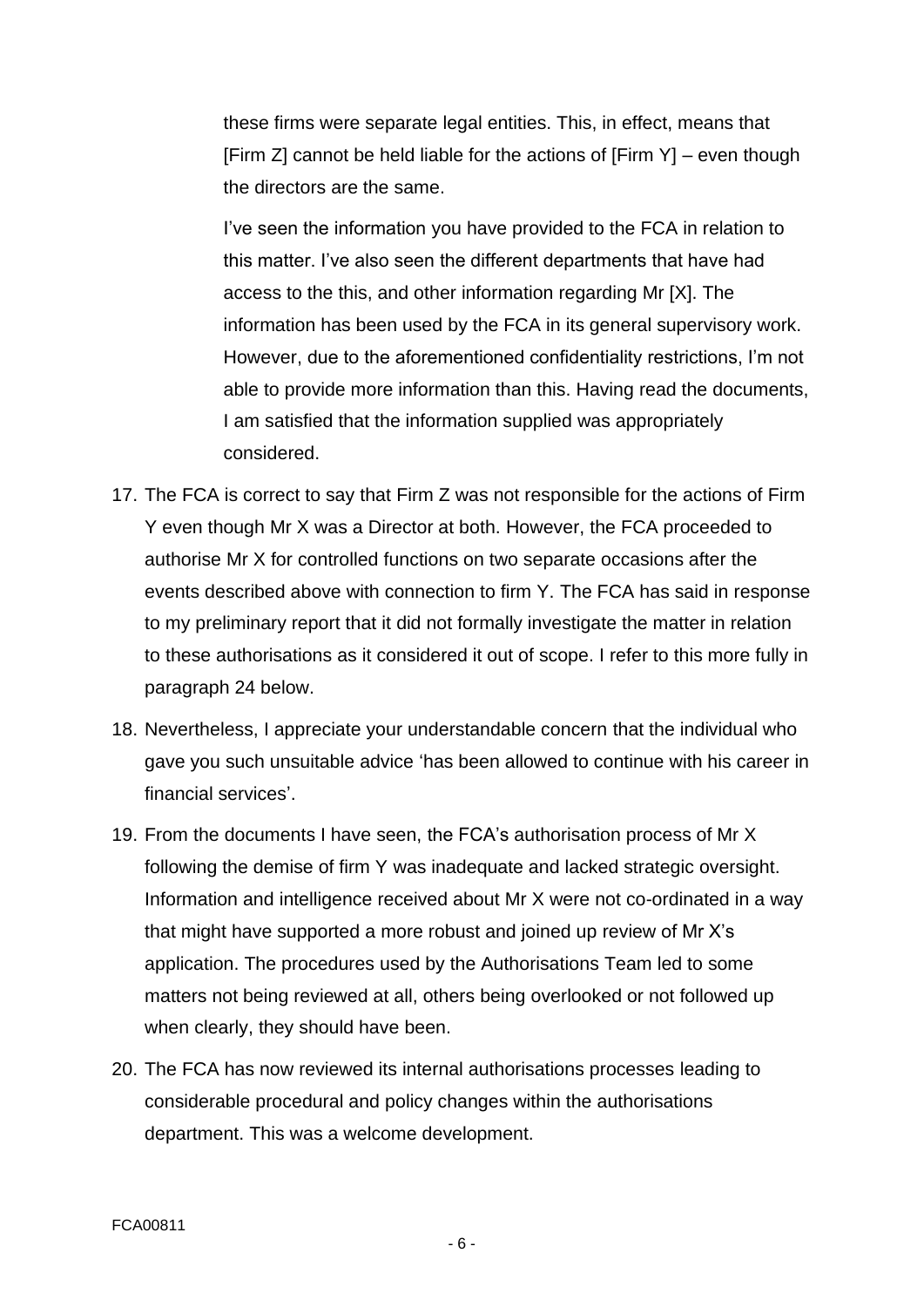21. Further regulatory work was commenced in relation to Mr X and his role in firm Z, but that firm went into liquidation before this work could be completed. Mr X is no longer authorised.

Element Three: The FCA's handling of your complaint

- 22. Yours is far from the only complaint which has suffered from delays in the FCA. This is a matter which my office has discussed with the FCA on several occasions, and it has now increased the resources of its Complaints Team, which should help to reduce the risk of these kinds of unacceptable delays.
- 23. I uphold your complaint about delay. The FCA offered you £250 for the two-year delay in handling your complaint.

## *My decision*

24. I started off by saying I am concerned about the failings in the authorisations process of Mr X following his involvement in firm Y. The FCA's Complaints Team response to this point is that it had only considered the matter of whether information provided by you had been considered, in relation to which it concluded that it had, but that it had not reviewed the subsequent supervision of Mr X past his involvement in Firm Y as part of its investigation as it felt 'these matters being outside the scope of the eligible complaint'. I agree that the information you provided was appropriately considered by the FCA, however, your complaint included a concern that Mr X 'has been allowed to continue with his career in financial services'. The FCA's response to your complaint, quoted in paragraph 16 above, says 'The information [you provided] has been used by the FCA in its general supervisory work. However, due to the aforementioned confidentiality restrictions, I'm not able to provide more information than this.' This response is vague in that it does not specifically say that the FCA had not formally reviewed your concern about the FCA's subsequent supervision and authorisation of Mr X, or the reasons why. I am concerned that the FCA's complaint response was both badly delayed and did not directly speak to the issues underlying your complaint about the regulation of Mr X after his involvement with firm Y. I can see however, that other areas within the FCA considered the ongoing regulation of Mr X subsequent to his involvement with

- 7 -